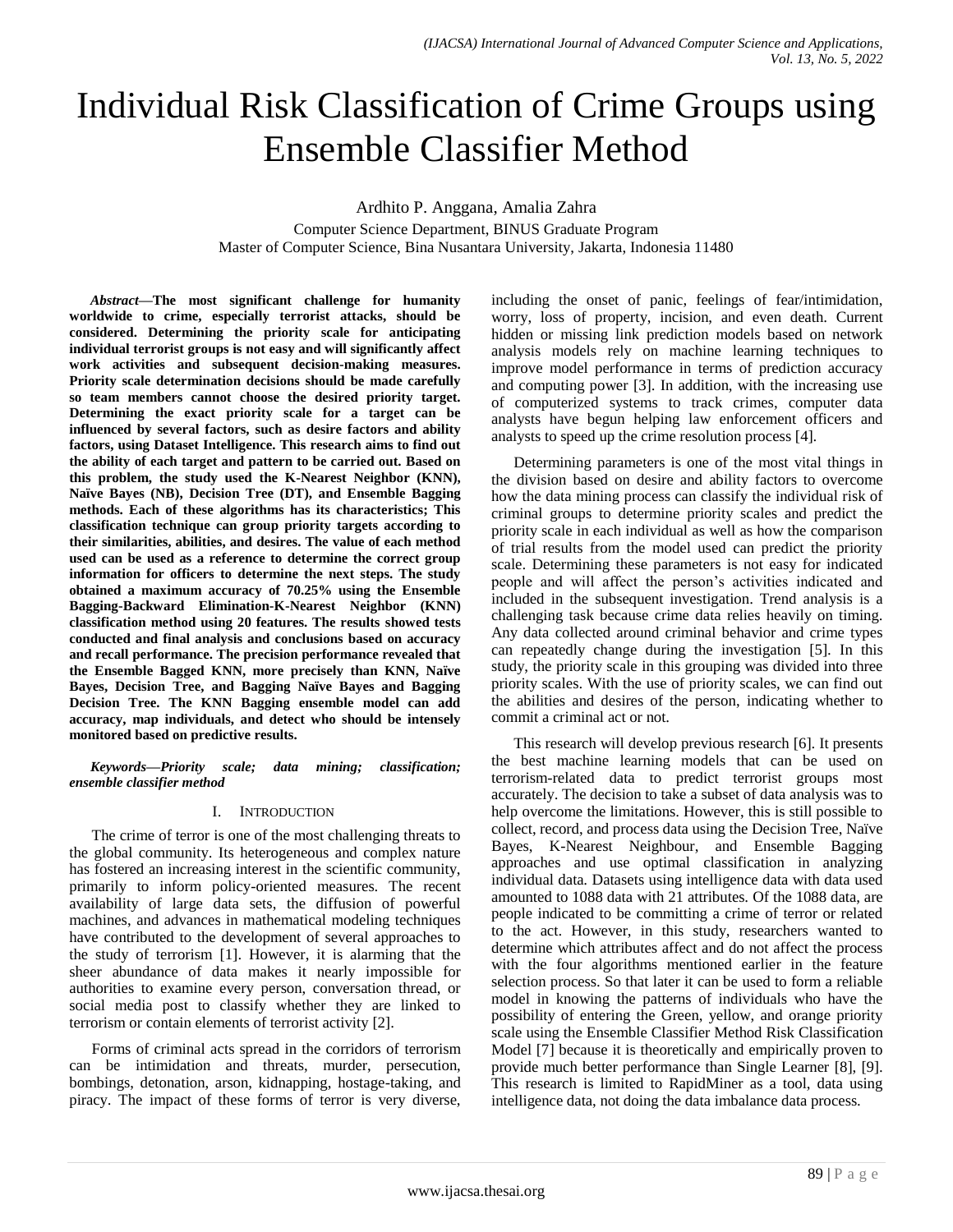# II. THEORY

In this study, individual risk in the context of terrorism provides a unique opportunity to holistically consider risk factors rather than the individual critical factors often given in analysis [10]. Furthermore, understanding the modus operandi of each terrorist group provides a vast advantage to counterterrorist institutions so that the necessary steps can be taken first to address the threat posed by those groups [6]. The machine learning approach can solve problems by finding a suitable algorithmic model and is better at generating predictive values from an input variable [7], and has four categories that are generally applied to the concept of data mining [11] is supervised learning, unsupervised learning, semi-supervised learning, and active learning.

In this study, the main categories of Machine Learning used utilizing existing data to perform classification [12]. Such models to perform introduction/classification/prediction is used in crime analysis [13]. When solving problems, no algorithm that provides the desired quality is proposed to use a composition or ensemble algorithm [14]*.* Data input for classification is a collection of records [15], where x is a set of attributes and y is a particular attribute. Classification models are helpful for descriptive encodings for distinguishing objects from different classes [16] and predictive modeling to predict class labels from unknown records [17]. Classification algorithms will produce patterns or rules that can be used to predict classes. Some of them are Naïve Bayes Classifier[18]*,*  Support Vector Machine (SVM), Decision Tree, K-Nearest Neighbor (KNN), and Random Forest Classifier.

The decision tree [14] is one of the exciting classification algorithms for taking measurements using a tree structure consisting of a collection of decision nodes connected by branches from the decision root to the leaf node to produce new decisions until they finally find the correct decision (leaf node) [19]. Data testing is conducted at each decision node[9] to separate datasets into subsets based on data homogeneity. Generally, the Decision Tree method used in modeling is Decision Tree CART. The CART algorithm [7] can build classification and regression modeling using the Gini Index [20] for the attribute selection process. Criteria determine the model of the decision tree formed, which is measured using the formula Entropy.

$$
H = \sum P_{k} \log_2(P_k) \tag{1}
$$

K-Nearest Neighbor (KNN), One classification method that can train the model without using parameters (non-parametric) [21] by classifying the object with the most vote values of each predefined object. The technique that can be used to measure the distance between two points or tuples of them is the Euclidean distance technique. Let us say point X is  $X_1 =$  $(x_1, x_2, ..., x_n)$ , Then point Y is  $Y_1 = (y_1, y_2, ..., y_n)$ . Then the measurement formula used.

$$
dist (d) = \sqrt{(x_1 - y_1)^2 + (x_1 - y_1)^2 + \dots + (x_n - y_n)^2}
$$
 (2)

The Naive Bayes algorithm is a supervised learning approach used for classifying to predicting target variables. Generally, classification techniques predict labeled classes based on attributes by looking for significant correlations between input and output variables. Naïve Bayes can be a simple probabilistic classifier that can build modeling on large datasets without estimating complex parameters [22]. The basic formula used in Bayes' theory.

$$
P = \left(Y \mid X = \frac{P(Y) \times P(Y \mid X)}{P(X)}\right) \tag{3}
$$

Ensemble Classifier Method is a diverse concept of modeling methods used to solve the problem of base learners by developing and combining a set of hypotheses to correct training data weaknesses using a single-learners approach [7]. This method is generally used in classification to build a model, including bagging, boosting, and stacking by reducing errors and optimizing accuracy results to be better than the base classifier itself [7]. The basic formula used in Ensemble Classifier's theory is.

$$
F(x) = c_0 + \sum_{m=1}^{M} c_m T_m(x)
$$
 (4)

In this study, the algorithm used as a meta-classifier in the Ensemble Classification method is a Bagging algorithm. This simple ensemble meta-algorithm learning method helps reduce variance and improve the prediction and stability of feature selection [23]. By attaching each Ensemble basic learners to a subset of instances, by size n, tasted with repetition of instances n available. As a result, base learners will have a low statistical correlation, improving the Ensemble's predictive performance [24] and discarding error change segments [25] where individual algorithm errors are compensated reciprocally [26]. Furthermore, it is based on the idea of training multiple classifiers (primary) on the same sample, and the combination of its predictions conforms to some rules for new testing objects. Thus making it possible to collectively obtain more complex models than each model separately [14].

## III. RELATED WORK

This research [1] uses the Global Terrorist Database (GTD) to learn to forecast the perpetrators of terrorist attacks and provided data on the types of attacks, targets, and weapons in addition to location, year, and other attributes using the Random Forest, Decision Tree and Gradient Boosting methods. Research [6] Presents the best machine learning models that can be used on terrorism-related data to predict the most accurate terrorist groups responsible for attacks based on historical data in India by modeling the behavior of terrorist groups using machine learning algorithms such as J48, IBK, Naive Bayes and Ensemble Voting approaches. In research [27], Create a framework for terrorist attacks that predicts the use of the Global Terrorism Database (GTD). The research approach assumes that textual features may influence the enhanced ability of classifiers to predict the types of terrorist attacks. Fitur text is extracted and represented using text representation techniques such as Term Frequency-Inverse Document Frequency (TF-IDF), Bag of Words (Bow), and Word Embedding (W2vec), Extracted later combined with data set features. The results showed that combining textual features with key features improved prediction accuracy significantly in research [28] using hypothesis tests and regression models. From a practice perspective, exploring the characteristics identified in patterns can lead to prevention strategies, such as changes in the physical or systemic environment. On research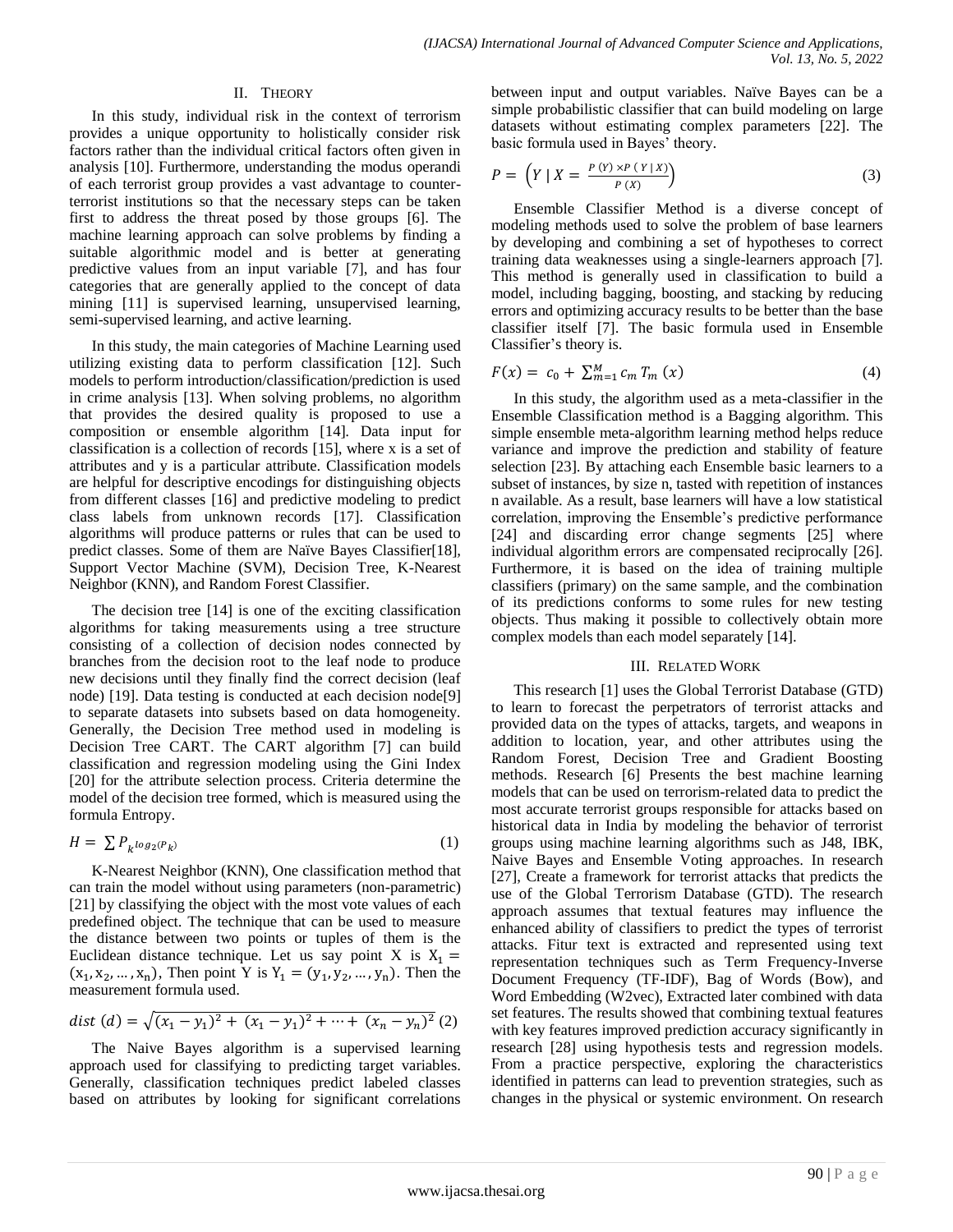[29] presents new insights into groups and target intruders using data mining algorithms by proposing a framework using historical data to train machine learning classifiers and predict intruder groups and attack types based on selected features using J48 and IBK algorithms. Research [30] uses terrorist event predictions from the Global Terrorism Database (GTD) with support vector machine (SVM), naive Bayes(NB), and linear regression(LR) techniques. Two feature selection methods, including Minimal-redundancy maximal-relevancy (mRMR) and maximum relevance (Max-Relevance), are used to improve classification accuracy. On research [31], Determine whether members of different organized crime groups cooperate using intelligence from the Canadian province of Alberta, which centers on criminals and criminal groups involved in different types of crimes in multiple locations. Bayesian techniques are used to extract multilevel network analytical frameworks and random graph models to uncover determinants of criminal collaboration between groups.

## IV. RESEARCH METHOD

Over the past 20 years, terrorism has become a critical influencing factor in international politics and is now marked by increased terrorist attacks across international borders [30]. The increase in cases of terror crimes in the country itself is of particular concern to institutions, especially officers, because terror crimes affect the country's stability and harm the community. Therefore, to know the list of priority scales of targets under investigation should be seen from the reasons factors that indicate the priority scale of the list of supervised members and impact the amount of security stability and comfort of the entire community.

In this study, priority scale indicator predictions were designed using discrete methods described to define the target field by studying its features to identify problems [28] using a supervised learning approach [5]. The agreements to be used are supervised classification learning, including Machine Learning Decision Tree, KNN, Naïve Bayes, and Bagging, and building a predictive model from which results are interpreted [6].

Based on Fig. 1, the first stage is to determine the background and formulation of the problem to be raised using the study of the research literature that has been done to validate the urgency of the problem raised. The next step is from the background and formulation of the above problems and then re-conducted literature studies to determine the purpose of the research and the scope of the research and deepen the sentiment analysis model that will be offered as a solution. The next step is to collect the data used from the intelligence source of the investigation process, which is a collection of datasets from each terror target located in the West Java region obtained from the data collection process taken from Raw Data CDR, Raw Data Medsos, Raw Data Surveillance, Raw Data Funding, and Raw Data BAP. The dataset consists of 1088 data with 21 attributes. Crime datasets have inherent geographic features where all data in the dataset is not distributed randomly [5]. To divide by data dimensions, we analyzed the dataset to find multiple attributes by selecting the most promising feature attributes [27], [32], potentially

contributing to identifying the perpetrators [1]. From the attribute-giving techniques in this study, datasets are divided between desire patterns and abilities.



Fig. 1. The Flow of the Prediction System.

The desired stage pattern is based on the existence of intention and motivation, while the ability stage pattern consists of unique network patterns and patterns. It starts with the collection or retrieval of datasets, and then data is explored to determine inputs and outputs in dataset training and testing processes. The desire stage pattern is based on the existence of intention and motivation, while the ability stage pattern consists of unique patterns and network patterns. The attributes of these parameters are generated values from this priority scale which will be used as a result of research. The next step is to do data preparation which is done in several stages so that in the end, data can be used at the next stage. These stages include selecting and selecting data, transformation, and cleaning. The next step in building the classification will be through the stages that must be done in sequence and correctly. The steps are:

- Classification models are built for all three datasets using machine learning classification algorithms such as KNN, Naïve Bayes, and Decision Tree.
- Validation models are built for each algorithm to test base learner algorithms. The accuracy of the classifier can be further improved by using the Ensemble classifier.
- Validation models are built for each algorithm to test algorithms using Ensemble classification.
- The feature selection process aims to select subsets that can optically characterize the original data [30].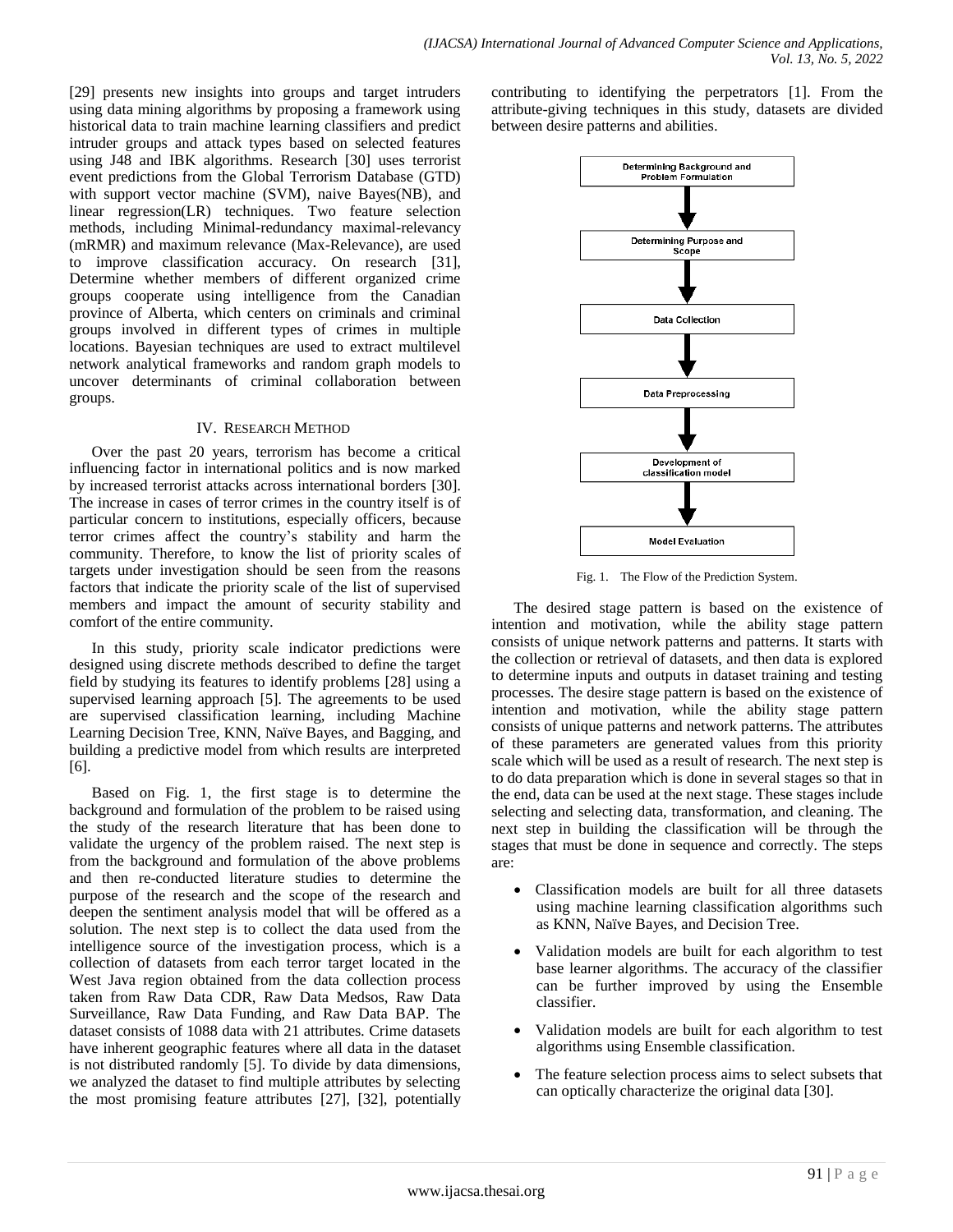- In this study, classification algorithms were used to apply an ensemble approach and the use of attributes based on the best results of the Feature Selection process.
- Then the performance of the ensemble method is compared to the individual model.

After building a classification model, the stage that will be carried out in the evaluation stage. The stages are described below:

- Conducting a mode evaluation process using validation data tested with data testing then determines the value of Recall Rate, Precision Rate, and Accuracy Rate using confusion matrix measurement technique [27] where accuracy is single-handed, there is a significant difference between the number of Green, yellow and orange labels. Acquisition and accuracy can be used as criteria for classifier evaluation. This parameter is related to True Positive and False Positive (TP/FP), which refers to the number of positive predictions of right/wrong and True Negative and False Negative for the number of negative predictions of right/wrong (TN/FN). Confusion Matrix can measure machine learning performance in classification [11].
- Comparing the results with the other four methods (Decision Tree, KNN, Naïve Bayes, and Bagging).

# *A. Data Preparation*

Data preparation will be done in several stages to obtain data used in the next stage eventually. These stages include Selection of data sampling, selection data, transformation, and cleaning with the priority scale sample dataset, and localized data system for pre-processed stages. Dataset used consists of 1088 Records with 23 Attributes. The primary purpose of the data is to find targets based on the risk of justice involvement in classification into three class groups, others referring to the green class, yellow class, and orange class. Then, perform preprocessed data and table determination. Separate data into training data and data testing 70:30 [7]. Use training data to train predictive models built on machine learning methods such as Decision Tree, Naïve Bayes, and K-Nearest Neighbour [19]. Finally, use data training to train validation models by performing k-fold cross validation processes [33] (k-fold =10) to get validation accuracy.

# *B. Model Development*

Classification will go through the stages using machine learning classification algorithms such as KNN, Naïve Bayes, and Decision Tree. The Decision Tree Algorithm belongs to the family of trees used to generate decision trees. Naive Bayes is a probabilistic classifier belonging to the Bayes family. Furthermore, KNN is a lazy learning algorithm that implements the nearest K-neighbor algorithm. Validation models are built for each algorithm to test the base learner algorithm. The accuracy of the classifier can be further improved by using ensemble classifiers. Validation models are built for each algorithm to test the algorithm using Ensemble classification. The use of feature selection process because the feature aims to select a subset that can optically characterize

the original data [30]. Apply the ensemble approach and attributes based on the best results of the Feature Selection process. The three classification algorithms, KNN, Naïve Bayes, and Decision Tree, were given as inputs because the algorithm results had been analyzed earlier. Then the ensemble method performance was compared to the individual model.

Acquisition and accuracy can be used as criteria for classification evaluation. This parameter is associated with True Positive and False Positive (TP/FP), which refers to the number of true positive and false positive predictions, and True Negative and False Negative for true/false-negative predictions (TN/FN). Confusion Matrix can measure machine learning performance in classification [11]. Then the validation process is done using feature selection [33] to find which attributes can be used and which are not used by testing their accuracy. Furthermore, the determination of predictive accuracy values is based on the results of the cross-validation process. The results of the Feature Selection process determine the eight methods to be used based on the score used as which input can achieve the highest accuracy value and then compare the results with four other methods (Decision Tree, Naïve Bayes, K-Nearest Neighbour, and Bagging). Then the study concentrates on comparing predictive results to test data based on the results of feature training and then testing with data testing into the form of graphs or comparison tables.

The parameters and values of this priority scale results are then used as a dataset. Table I broadly describes the data obtained.

# *C. Confusion Matrix*

For evaluation, we used the Confusion Matrix, as shown in Table II, to measure the accuracy of the classifier by calculating the ratio between the correctly predicted result and the number of samples. In this study, we will measure the level of accuracy, precision, and recall.

The explanations in Table II are:

- True Positive (TP) is the sum of one TRUE class that can be correctly predicted in the TRUE class.
- True Negative (TN) is the number of one FALSE class that can be predicted correctly in the FALSE class.
- False Positive (FP) is a condition where the TRUE class whose prediction is wrong in the FALSE class, while.
- False Negative (FN) is where the conditions in the FALSE class are predicted incorrectly in the TRUE class.
- The standard formula for calculating the degree of accuracy, precision, and recall is based on the confusion matrix as shown in Equations 1-3.

$$
Accuracy Rate = \frac{(TP+TN)}{TP+TN+FP+FN}
$$
 (5)

$$
Precision Rate (p) = \frac{TP}{(TP+FP)}
$$
 (6)

Recall Rate (r) = 
$$
\frac{TP}{(TP+FN)}
$$
 (7)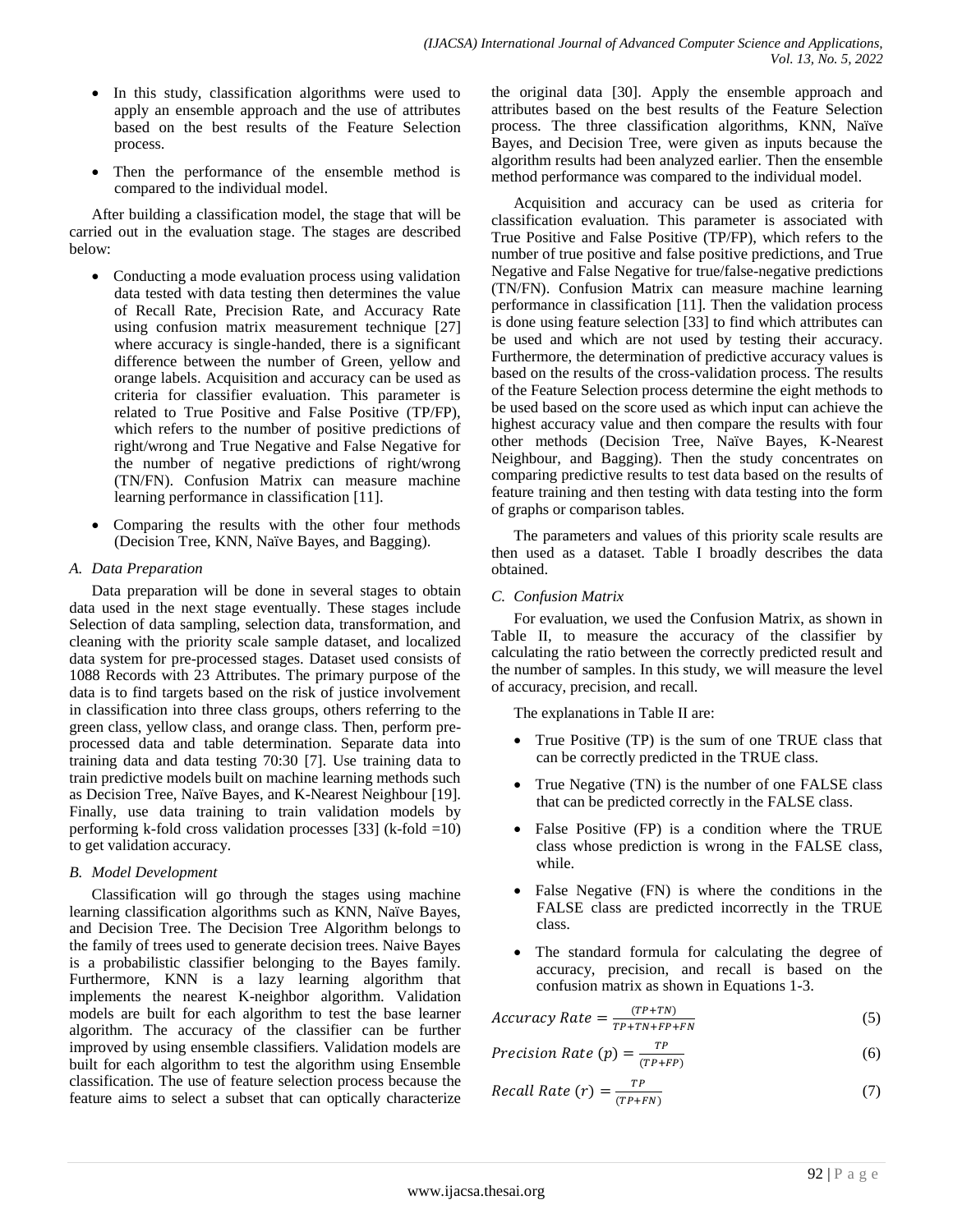| <b>Type Variable</b> | <b>Variable</b>                          | <b>Description</b>                                                                             |  |  |  |  |  |
|----------------------|------------------------------------------|------------------------------------------------------------------------------------------------|--|--|--|--|--|
|                      | Mobile phone password                    | There is a password (No password=0, There is a password=1)                                     |  |  |  |  |  |
|                      | Mobile phone encrypted                   | Mobile phone starts encrypted (Unencrypted=0, Encrypted=1)                                     |  |  |  |  |  |
|                      | Mobile phone off/on                      | The mobile phone starts to die (Mobile phone off=0, Mobile on=1                                |  |  |  |  |  |
|                      | Radical site access                      | Access radical sites (Not accessing radical sites $=0$ , accessing radical sites $=1$ )        |  |  |  |  |  |
|                      | The meeting is getting more intense      | Frequent meetings (Not attending meetings $=0$ , Joining meetings $=1$ )                       |  |  |  |  |  |
|                      | Get away from the network                | Remove from the network / lone wolf (Not removing $= 0$ , Removing yourself $= 1$ )            |  |  |  |  |  |
|                      | Counter Surveillance (SV)                | Under surveillance (Unsupervised=0, Supervised =1)                                             |  |  |  |  |  |
|                      | Purchase of Materials and Weapons        | Making purchases of materials (Not Making illegal purchases $=0$ , Buying illegal goods $=1$ ) |  |  |  |  |  |
|                      | Visiting the prison                      | Visiting the prison (Not visiting the prison $=0$ , visiting the prison $=1$ )                 |  |  |  |  |  |
| Attribute            | Passport creation                        | Make a passport (Not make a passport $=0$ , Create a passport $=1$ )                           |  |  |  |  |  |
|                      | Withdrawal of large amounts of funds     | Withdrawing vast amounts of funds (Not withdrawing funds =0, Withdrawing funds=1)              |  |  |  |  |  |
|                      | Have the essential ability to make bombs | Has a bombing base (Has no base=0, Has a base=1)                                               |  |  |  |  |  |
|                      | Personal funding capabilities            | Have a permanent or non-permanent job (Unemployment=0, Work=1)                                 |  |  |  |  |  |
|                      | <b>Active Target Network</b>             | Active activities (Inactive=0, Active=1)                                                       |  |  |  |  |  |
|                      | Active Network Training activities       | Frequent training activities (Not taking training $=0$ , Taking training $=1$ )                |  |  |  |  |  |
|                      | <b>Network Funding Capabilities</b>      | Frequently collecting network funds (Not raising funds=0, Raising funds =1)                    |  |  |  |  |  |
|                      | Permission from leader                   | Frequent visits to the leader of the organization (Never visited $= 0$ , Visited $= 1$ )       |  |  |  |  |  |
|                      | Status background                        | Have a personal status background (Has no background=0, has background=1)                      |  |  |  |  |  |
|                      | Family background                        | Having the involvement of family members as network actors (Not having $=0$ , Having $=1$ )    |  |  |  |  |  |
|                      | Group                                    | Group network                                                                                  |  |  |  |  |  |
|                      | Region                                   | Network Region                                                                                 |  |  |  |  |  |
|                      | Green                                    | If there is no desire and no ability                                                           |  |  |  |  |  |
| Label                | Orange                                   | If there is a desire and no ability                                                            |  |  |  |  |  |
|                      | Yellow                                   | If there is no desire and there is the ability                                                 |  |  |  |  |  |
| ID                   | <b>Initials Name</b>                     | The name of each individual                                                                    |  |  |  |  |  |

TABLE I. RESEARCH DATASET

TABLE II. CONFUSION MATRIX

| <b>Correct Classification</b> | <b>Classified as</b> |                     |  |  |  |
|-------------------------------|----------------------|---------------------|--|--|--|
|                               | Positive $(+)$       | Negative $(-)$      |  |  |  |
| Positive $(+)$                | True Positive (TP)   | False Negative (FN) |  |  |  |
| Negative $(-)$                | False Positive (FP)  | True Negative (TN)  |  |  |  |

## V. RESULT AND DISCUSSION

In this study, we researchers will explain and discuss the study's results following the methods discussed in the previous chapter. The flow in this chapter will be presented in the flowchart:

Based on Fig. 2, an analysis of business needs will be carried out so that the data mining built can meet the needs of the company's goals. Unit XYZ is also unable to determine with certainty and estimate each target managed in developing the investigation process. In practice, it is often difficult to determine the priority scale of each target. To ensure that priority scales can run effectively and efficiently, a strategy that considers the appropriate priority scale is needed to support the acceleration of handling the monitored targets. In this study, we used a dataset based on the investigation process taken from 2020 to 2021 for an investigation with Multivariate characteristics, with characteristic Attributes Polynominal and Integer, consisting of 3 Classes, 1088 Records, and 23 Attributes. Then the process using Retrieve Operator will upload an Object in the form of sample data from the Repository. After that, adding a Subprocess, this Operator that will combine other operators for the Preprocess stage will handle the Attributes of the data sample that the Retrieve Operator has loaded. The pre-processing stage is to convert nominal to numeric, normalize and replace missing values. Because there are still incorrect Attributes in writing, the MAP function maps a specific value of the selected attribute to be changed to a new value.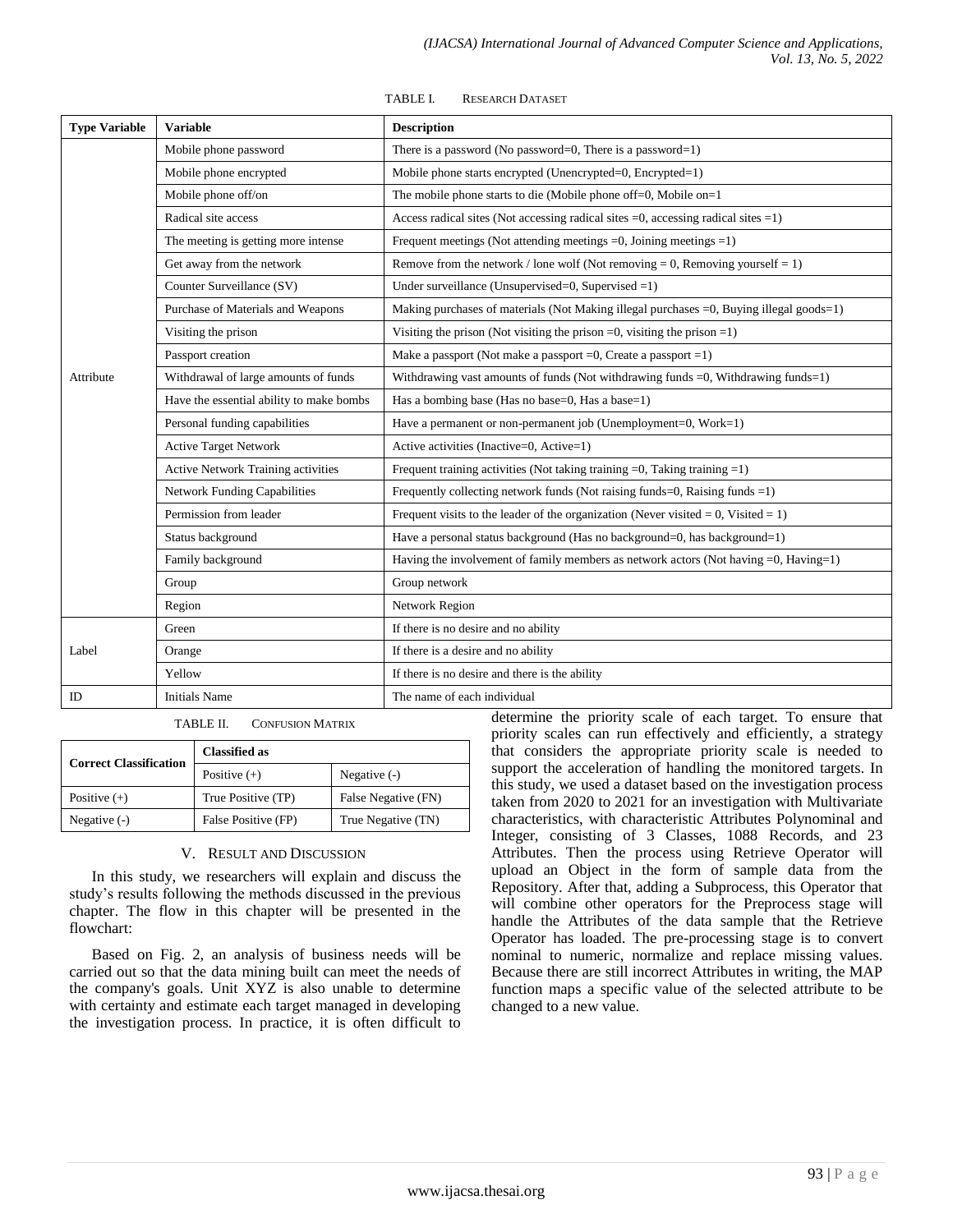

Fig. 2. Flowchart Result and Discussion.

Once the MAP process is complete, the next stage is Select Attributes. This Operator provides different filters to facilitate Attribute selection by selecting a subset of Attributes from Example Set and removing others. Only selected Attributes are sent to the output port. The rest was removed from Example Set. The next stage performs a Role Set to convert regular Attributes into Labels. This model calculation can be done by applying Set Role to turn the Priority Scale into a label. The next stage is to do the Split Data process based on the error score results. From this process, we are splitting the data 70:30. Next, separate the training data used to perform the validation test and the test data used to perform the test.

The Validation Test process tests several models using the Cross-Validation method. The accuracy of each model can be compared. The models tested were KNN, Naïve Bayes, and Decision Tree. The same Ensemble Bagging Model also uses three models to be tested: Bagging KNN, Bagging Naïve Bayes, and Bagging Decision Tree. The six models were chosen because they can process data available on RapidMiner. The validation testing process uses some training data. Validation accuracy results can be seen in Table III.

The next stage is the tuning process to get the best parameter value for feature selection and data mining. The feature selection results are carried out on the training data,

consisting of 21 input variables, using all the Attributes of the Dataset. The Feature Selection process uses the Forward Selection, Backward Elimination, and Optimize Selection parameters and produces two results from the Feature Selection process. The result of the first process is the feature selection process using single learner, KNN, Naïve Bayes, and Decision Tree. While the following result is the results of Feature Selection using the Bagging model that uses the Bagging KNN model, Bagging Naïve Bayes, and Bagging Decision Tree. Feature Selection results show that the Single Learner model obtained the highest result in the Decision Tree model using the Forward Selection-Decision Tree, getting 73.24% with 6 **Attributes** 

TABLE III. VALIDATION ACCURACY

| <b>Validation Model</b>      | <b>Accuracy</b> |
|------------------------------|-----------------|
| <b>KNN</b>                   | 71.26%          |
| Naïve Bayes                  | 65.88%          |
| Decision Tree                | 70.35%          |
| <b>Bagging Decision Tree</b> | 69.68%          |
| <b>Bagging Naïve Bayes</b>   | 66.01%          |
| <b>Bagging KNN</b>           | 71.65%          |
|                              |                 |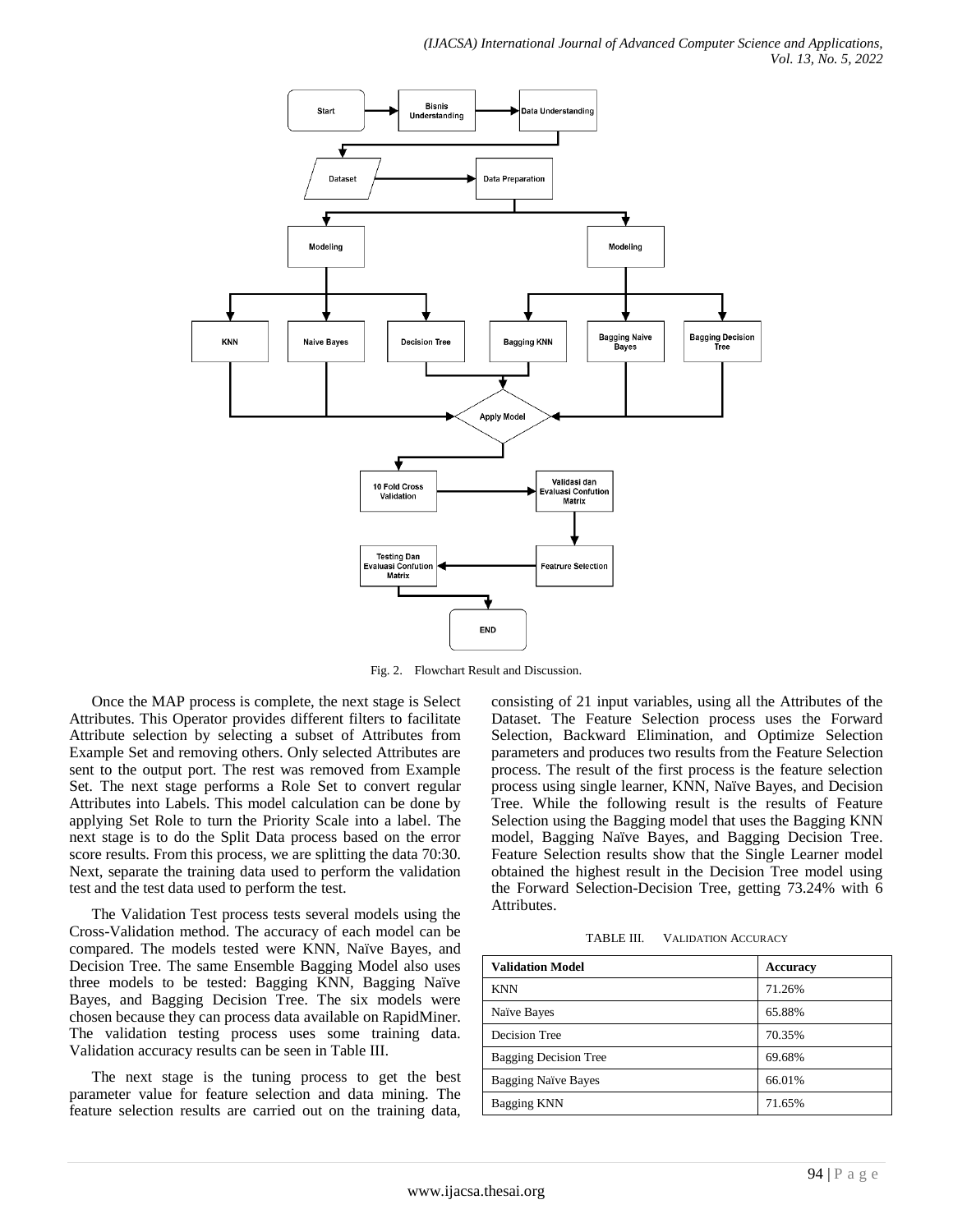Furthermore, the highest results in the Naïve Bayes model using Backward Elimination-Naïve Bayes get 71.79% with 13 Attributes. Moreover, lastly, the highest results obtained in the KNN model using Backward Elimination-KNN get 72.45% with 19 Attributes. The results of the Feature Selection get the result that bagging models obtained the highest results in bagging decision tree models using Forward Selection Bagging-Decision Tree get results 73.89% with 6 Attributes. Furthermore, the highest results were obtained in the Bagging Naïve Bayes model using Optimize Selection Bagging-Naïve Bayes got a result of 67.08% with 9 Attributes. Moreover, lastly, the highest results obtained in the Bagging KNN model using Backward Elimination Bagging KNN get 72.30% with 20 Attributes.

As shown in Table IV, the tuning process of the Single Learner model then produces the three best performance data, as seen below:

As shown in Table V, tuning the Bagging model produces the highest accuracy results for each model judging from the performance data for the following process. From the results of accuracy taken the best of each model as seen in Table V.

The processes presented in Fig. 3 are to conduct an Accuracy Testing process with Attributes based on the results of the Tuning process. The testing process uses models such as images with tuning parameters. The dataset used as input are divided into two separate parts.

The training process uses a dataset of 762 data with attributes that have been filtered according to the tuning process. The dataset used to produce the expected model is a dataset with 326 data and Attributes according to the tuning results in the testing process. In the testing model, there are two inputs, namely mods derived from the output of the training data model and Unl in the Apply Model, which comes from the output of the filter dataset and normalization. Accuracy Testing results have two results; the first is the process of Accuracy Testing using a single learner model that uses the Backward Elimination-KNN model using 19 Attributes, Backward Elimination-Naïve Bayes model uses 13 Attributes. The Forward Selection-Decision Tree model uses 6 Attributes. The following result is accuracy testing Ensemble Classifier using Bagging model that uses Bagging-Backward Elimination-KNN model using 20 Attributes, Bagging-Optimize Selection-Naïve Bayes model uses 9 Attributes, and Bagging-Forward Selection-Decision Tree model uses 6 Attributes. The Accuracy Testing results get results that for the Single Learner model obtained results for the KNN model using Backward Elimination get a result of 69.63%, with 19 Attributes.

Next is the Naïve Bayes model using Backward Elimination which produces 39.88% with 13 Attributes. Moreover, lastly, the Decision Tree model using Forward Selection gets 65.95% with 6 Attributes. The Accuracy Testing results get results that the Ensemble-Bagging model obtained results for the Bagging-KNN model using Backward Elimination get a result of 70.25% with 20 Attributes. Furthermore, the Naïve Bayes model using Optimize Selection results in 39.88% with 9 Attributes. Moreover, lastly, the

Decision Tree model using Forward Selection gets 68.10% with 6 Attributes.

The study used a data testing process tested using Feature Selection tuning validation data to see the accuracy of models in each class. By calculating the accuracy of some test data, the classification effectiveness can be known. This study uses 762 training data and 326 test data. The analysis compared and discussed three of the highest and different general classification performances, namely Backward Elimination K-Nearest Neighbor (KNN), Forward Selection Decision Tree (DT), and Elimination Naive Bayes (NB), as shown in Table VI and Table VII of the highest and other general classification Bagging performance bagging Backward Elimination K-Nearest Neighbor (KNN), Bagging Optimize Selection Naïve Bayes (NB), and Bagging Forward Selection Decision Tree (DT).

TABLE IV. SUMMARY FEATURE SELECTION SINGLE LEARNER

| <b>Backward Elimination</b> |                           |             |               |  |  |  |  |  |
|-----------------------------|---------------------------|-------------|---------------|--|--|--|--|--|
|                             | <b>KNN</b>                | Naïve Bayes | Decision Tree |  |  |  |  |  |
| 72.45%<br>accuracy          |                           | 71.79%      | 71.80%        |  |  |  |  |  |
| <b>Forward Selection</b>    |                           |             |               |  |  |  |  |  |
|                             | <b>KNN</b><br>Naïve Bayes |             | Decision Tree |  |  |  |  |  |
| 72.44%<br>accuracy          |                           | 66.80%      | 73.24%        |  |  |  |  |  |
|                             | <b>Optimize Selection</b> |             |               |  |  |  |  |  |
| <b>KNN</b>                  |                           | Naïve Bayes | Decision Tree |  |  |  |  |  |
| accuracy                    | 71.51%                    | 66.80%      | 72.56%        |  |  |  |  |  |

TABLE V. SUMMARY FEATURE SELECTION BAGGING MODEL

| <b>Backward Elimination Bagging</b> |                                   |                  |               |  |  |  |  |  |
|-------------------------------------|-----------------------------------|------------------|---------------|--|--|--|--|--|
|                                     | <b>KNN</b>                        | Naïve Bayes      | Decision Tree |  |  |  |  |  |
| accuracy                            | 72.30%                            | 72.06%<br>66.93% |               |  |  |  |  |  |
| <b>Forward Selection Bagging</b>    |                                   |                  |               |  |  |  |  |  |
|                                     | <b>KNN</b>                        | Naïve Bayes      | Decision Tree |  |  |  |  |  |
| accuracy                            | 72.31%                            | 66.67%           | 73.89%        |  |  |  |  |  |
|                                     | <b>Optimize Selection Bagging</b> |                  |               |  |  |  |  |  |
|                                     | <b>KNN</b>                        | Naïve Bayes      | Decision Tree |  |  |  |  |  |
| accuracy                            | 71.78%                            | 67.08%           | 73.76%        |  |  |  |  |  |



Fig. 3. Process Testing Flow.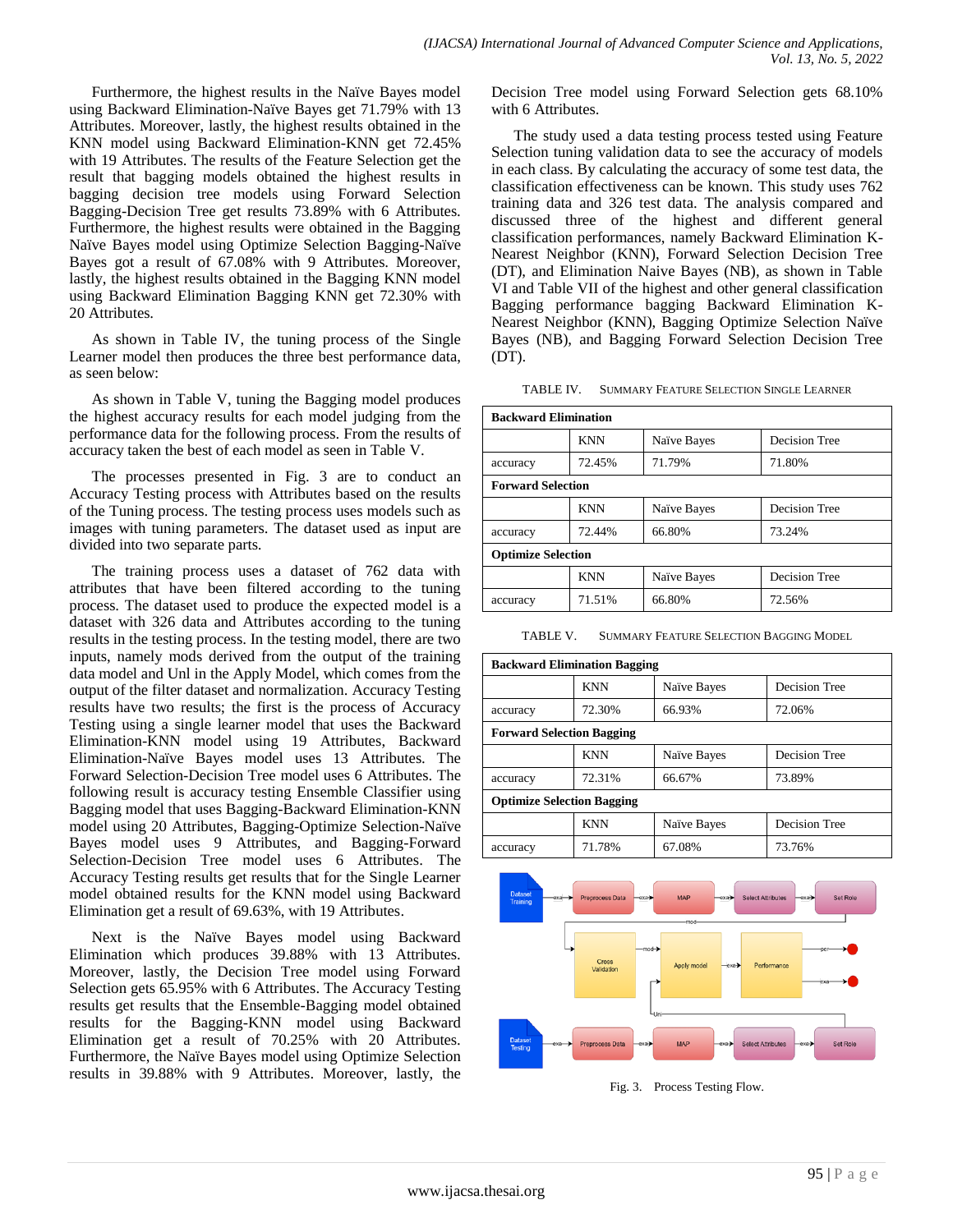| <b>Predictive</b><br><b>Actual</b> | <b>Backward Elimination KNN</b> |        |                      | <b>Backward Elimination NB</b> |        |        | <b>Forward Selection DT</b> |        |        |
|------------------------------------|---------------------------------|--------|----------------------|--------------------------------|--------|--------|-----------------------------|--------|--------|
|                                    | Green                           | Orange | Yellow               | Green                          | Orange | Yellow | Green                       | Orange | Yellow |
| Green                              |                                 | u      |                      |                                |        | v      |                             | 0      |        |
| Orange                             |                                 | 60     | $\mathcal{L}$<br>ا ک |                                | 130    | 193    |                             | 66     | 45     |
| Yellow                             |                                 | 71     | 166                  |                                |        | v      |                             | 65     | 148    |
| Total                              |                                 | 131    | 193                  |                                | 131    | 193    |                             | 131    | 193    |

TABLE VI. COMPARISON OF SINGLE LEARNER PREDICTION RESULTS

| TABLE VII. COMPARISON OF ENSEMBLE BAGGING PREDICTION RESULTS |
|--------------------------------------------------------------|
|                                                              |

| Predictive<br>Actual | <b>Bagging Backward Elimination KNN</b> |        |        | <b>Bagging Optimize Selection NB</b> |        |        | <b>Bagging Forward Selection DT</b> |        |            |
|----------------------|-----------------------------------------|--------|--------|--------------------------------------|--------|--------|-------------------------------------|--------|------------|
|                      | Green                                   | Orange | Yellow | Green                                | Orange | Yellow | Green                               | Orange | Yellow     |
| Green                |                                         | v      |        | v                                    |        |        |                                     |        |            |
| Orange               | А.                                      | 58     | 23     |                                      | 130    | 193    |                                     | 51     | $\angle 1$ |
| Yellow               |                                         | 73     | 170    |                                      |        |        |                                     | 80     | 170        |
| Total                |                                         | 131    | 193    | ∸                                    | 131    | 193    |                                     | 131    | 193        |

The first prediction modeling was done according to Table VI. It uses the Backward Elimination K-Nearest Neighbor method to predict an accuracy rate of 0. 6963, the precision rate is 0.7957, and the recall rate is 0.6060. The following prediction model uses the Naïve Bayes Backward Elimination method and predicted accuracy of 0.3988; the precision rate was 0.1337, and the recall rate of prediction was 0. 3308. The following prediction model used the Forward Selection Decision Tree method and obtained a prediction accuracy of 0. 6595, the precision rate is 0.7621, and the recall rate of the prediction is 0.5902. For modeling, the second prediction is made according to Table VII. They are bagging the Backward Elimination K-Nearest Neighbor method that predicts an accuracy rate of 0.7025, the precision rate is 0.8043, and the recall rate is 0.6079. The following prediction model using the Bagging-Optimize Selection method Naïve Bayes obtained a prediction accuracy of 0.3988; the precision rate was 0.1337, and the recall rate of prediction was 0. 3308. The following prediction model used the Bagging- Forward Selection Decision Tree method and obtained a prediction accuracy of 0. 6810, the precision rate is 0.5730, and the recall rate of the prediction is 0.5900.

Of the several models tested, it is known that the one with the highest accuracy is Bagging-Backward Elimination-KNN, as seen in Table VIII.

Ensemble Bagging Classification Method to try to get better predictive accuracy. In this research, it is necessary to build a predictive model using Ensemble Bagging methods such as machine learning meta-algorithms to improve classification in terms of the stability and accuracy of classifications. It also reduces variance and helps avoid overfitting. The results were higher for Ensemble Bagging testing than testing using the single learner model. Of the several models tested, it is known that the one with the highest accuracy is Bagging-Backward Elimination-KNN, as seen in Fig. 4.

TABLE VIII. EVALUATION OF PREDICTION RESULTS

| <b>Classification Model</b>                 | <b>Accuracy</b> | <b>Precision</b> | Recall |  |
|---------------------------------------------|-----------------|------------------|--------|--|
| Backward Elimination-KNN                    | 69.63%          | 79.57%           | 60.60% |  |
| Backward Elimination-Naïve<br>Bayes         | 39.88%          | 13.37%           | 33.08% |  |
| Forward Selection-Decision Tree             | 65.95%          | 76.21%           | 59.02% |  |
| Bagging-Forward Selection-<br>Decision Tree | 68.10%          | 57.30%           | 59.00% |  |
| Bagging-Optimize Selection-Naïve<br>Bayes   | 39.88%          | 13.37%           | 33.08% |  |
| Bagging-Backward Elimination-<br><b>KNN</b> | 70.25%          | 80.43%           | 60.79% |  |



Fig. 4. Testing Performance.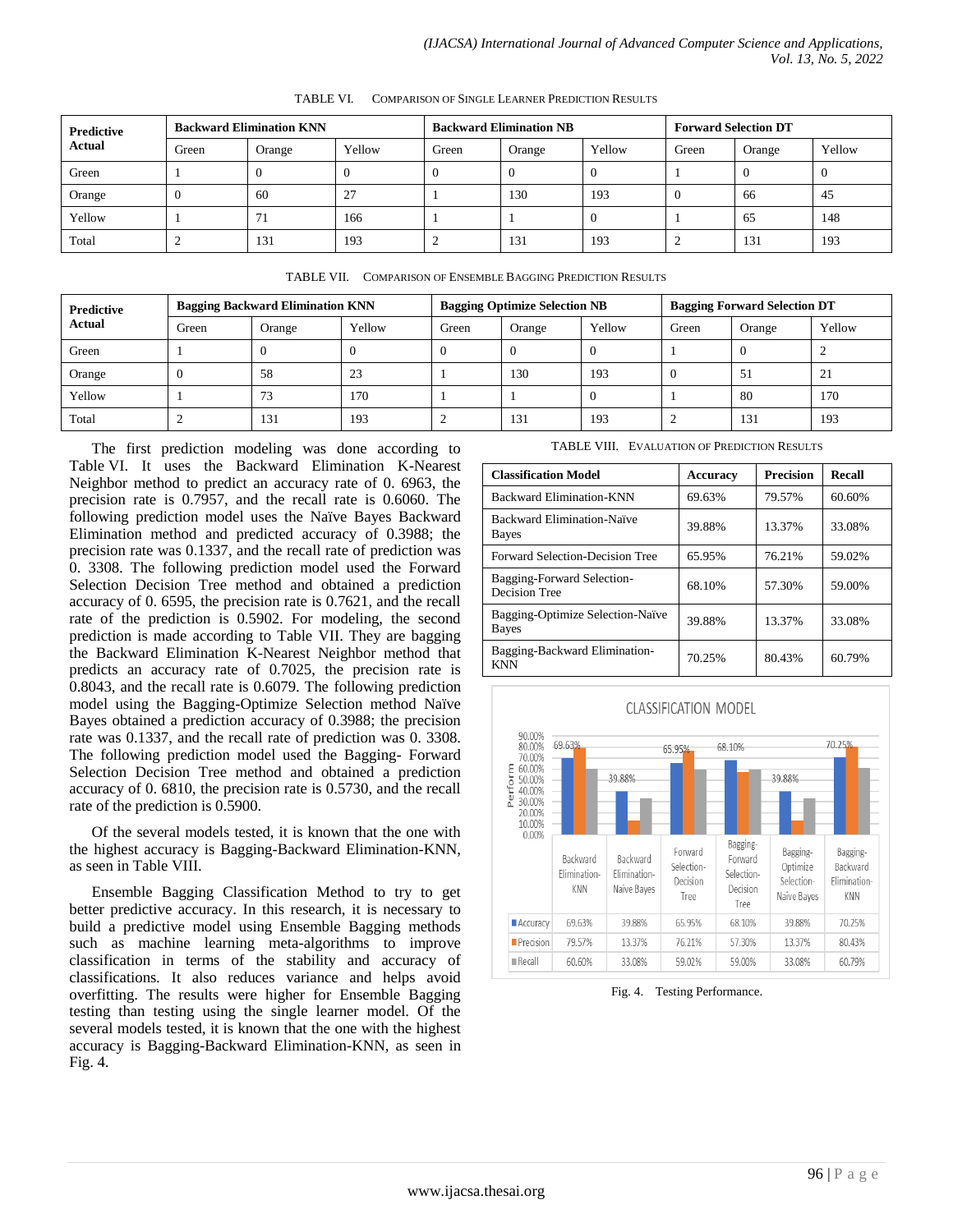#### VI. CONCLUSION

The experiments show how historical data or priority scale calculation patterns can be learned through data mining and generate new knowledge to predict future possibilities more accurately with other methods because the role of the priority scale is a picture of the consistency of individual targets in a behavior. The research shows that Bagging-KNN using Backward Elimination can be used, and the accuracy is 70.25%. Attributes that are considered to be no effect of Bagging KNN using Backward Elimination only one is There Is a Password. Influential attributes in determining the priority scale are Access to radical sites, Visiting prisons, Counter SV, Mobile Off, Permission from Amir, Active target network, Active Network training activities, Groups, Network Funding Capabilities, Personal funding capabilities, Family background, Background status, Removing from the network, Having basic bomb-making capabilities, Starting encrypted, Purchasing Materials and weapons, Making passports, Withdrawals in large numbers, increasingly intense Meetings and Territories. This research has discussed how historical data or priority scale calculation patterns can be learned through data mining and generate new knowledge to predict future possibilities more accurately with other methods. This study also compares the classification model of the previous ensemble research [6]. The Ensemble model is shown to improve the classification model with the research earlier model but uses an intelligence dataset instead of a dataset derived from GTD and uses the Ensemble method from previous studies using the J48, Naïve Bayes, IBK, and ensemble models using VOTE using the same model, only the VOTE Ensemble model use the same model. They are replaced using the Ensemble Bagging model. After implementing the research, it is known that the Bagging-KNN Ensemble Model using Backward Elimination can be used, and the accuracy reaches 70.25%. These results showed that the Ensemble model carried out against an existing model, Ensemble bagging KNN Backward Elimination, can increase the accuracy value by 0.62%.

Data mining with classification methods can predict the Priority Scale of each terrorist target. Using these prediction results, analysts can carry out an effective priority scale process in handling terrorism crimes so that the increase in cases of dissociation can be prevented and handled earlier. There are still many shortcomings in this study. For further work, we recommend increasing the number of variations of correlative features and large datasets so that it will help to improve the better performance of this study, namely external assessment features. In addition, more research is needed on feature selection grid methods so that each feature is more significant and very optimal for use in classification modeling.

#### **REFERENCES**

- [1] M. ALfatih, C. Li, and N. E. Saadalla, "Prediction of Groups Responsible for Terrorism Attack Using Tree Based Models," in Proceedings of the 2019 International Conference on Artificial Intelligence and Computer Science, Wuhan Hubei China, Jul. 2019, pp. 320–324.
- [2] H. A. H. Al-Sukhni, M. M. Saudi, and A. Ahmad, "A Review of Web Classifier Approach with Possible Research Direction to Detect Islamic Terrorists," International Journal of Advanced Computer Science and Applications, vol. 9, no. 12, p. 8, 2018.
- [3] M. Lim, A. Abdullah, and N. Jhanjhi, "Performance optimization of criminal network hidden link prediction model with deep reinforcement learning," Journal of King Saud University - Computer and Information Sciences, p. S1319157819308584, Jul. 2019.
- [4] S. V. Nath and S. Nath, "Crime Pattern Detection Using Data Mining," p. 4.
- [5] M. Farsi, A. Daneshkhah, A. H. Far, O. Chatrabgoun, and R. Montasari, "Crime Data Mining, Threat Analysis and Prediction," in Cyber Criminology, H. Jahankhani, Ed. Cham: Springer International Publishing, 2018, pp. 183–202.
- [6] V. T. Gundabathula, Department of Computer Science, Christ University, Bengaluru - 560029, Karnataka, India, V. Vaidhehi, and Department of Computer Science, Christ University, Bengaluru - 560029, Karnataka, India, "An Efficient Modelling of Terrorist Groups in India Using Machine Learning Algorithms," Indian Journal of Science and Technology, vol. 11, no. 15, pp. 1–10, Apr. 2018.
- [7] N. Hutagaol and S. Suharjito, "Predictive Modelling of Student Dropout Using Ensemble Classifier Method in Higher Education," Adv. sci. technol. eng. syst. j., vol. 4, no. 4, pp. 206–211, 2019.
- P. O. Oketch, "An evaluation of hybrid machine learning classifier models for identification of terorist groups in the aftermath of an attack," p. 146.
- [9] R. Sathyaraj and S. Prabu, "A hybrid approach to improve the quality of software fault prediction using Naïve Bayes and k-NN classification algorithm with ensemble method," p. 14.
- [10] I. Zafar, I. Y. Wuni, G. Q. P. Shen, S. Ahmed, and T. Yousaf, "A fuzzy synthetic evaluation analysis of time overrun risk factors in highway projects of terrorism-affected countries: the case of Pakistan," International Journal of Construction Management, pp. 1–19, Aug. 2019.
- [11] M. A. Jabbar and S. Suharjito, "Fraud Detection Call Detail Record Using Machine Learning in Telecommunications Company," Adv. sci. technol. eng. syst. j., vol. 5, no. 4, pp. 63–69, Jul. 2020.
- [12] F. Yuan, L. Lu, and Q. Zou, "Analysis of gene expression profiles of lung cancer subtypes with machine learning algorithms," Biochimica et Biophysica Acta (BBA) - Molecular Basis of Disease, vol. 1866, no. 8, p. 165822, Aug. 2020.
- [13] S. R. Bandekar and C. Vijayalakshmi, "Design and Analysis of Machine Learning Algorithms for the reduction of crime rates in India," Procedia Computer Science, vol. 172, pp. 122–127, 2020.
- [14] I. Lavrov and J. Domashova, "Constructor of compositions of machine learning models for solving classification problems," Procedia Computer Science, vol. 169, pp. 780–786, 2020.
- [15] D. Gibert, C. Mateu, and J. Planes, "HYDRA: A multimodal deep learning framework for malware classification," Computers & Security, vol. 95, p. 101873, Aug. 2020.
- [16] R. Victoriano, A. Paez, and J.-A. Carrasco, "Time, space, money, and social interaction: Using machine learning to classify people's mobility strategies through four key dimensions," Travel Behaviour and Society, vol. 20, pp. 1–11, Jul. 2020.
- [17] M. M. Mastoli, "Machine Learning Classification Algorithms for Predictive Analysis in Healthcare," vol. 06, no. 12, p. 5, 2019.
- [18] C. Frank, A. Habach, R. Seetan, and A. Wahbeh, "Predicting Smoking Status Using Machine Learning Algorithms and Statistical Analysis," Adv. sci. technol. eng. syst. j., vol. 3, no. 2, pp. 184–189, Mar. 2018.
- [19] Y. C. Widiyono and S. M. Isa, "Utilization of Data Mining to Predict Non-Performing Loan," Adv. sci. technol. eng. syst. j., vol. 5, no. 4, pp. 252–256, 2020.
- [20] F. Lopes, J. Agnelo, C. A. Teixeira, N. Laranjeiro, and J. Bernardino, "Automating orthogonal defect classification using machine learning algorithms," Future Generation Computer Systems, vol. 102, pp. 932– 947, Jan. 2020.
- [21] G. N. Srivastava, A. S. Malwe, A. K. Sharma, V. Shastri, K. Hibare, and V. K. Sharma, "Molib: A machine learning based classification tool for the prediction of biofilm inhibitory molecules," Genomics, vol. 112, no. 4, pp. 2823–2832, Jul. 2020.
- [22] U. Pujianto, T. Widiyaningtyas, D. D. Prasetya, and B. Romadhon, "Penerapan algoritma naïve bayes classifier untuk klasifikasi judul